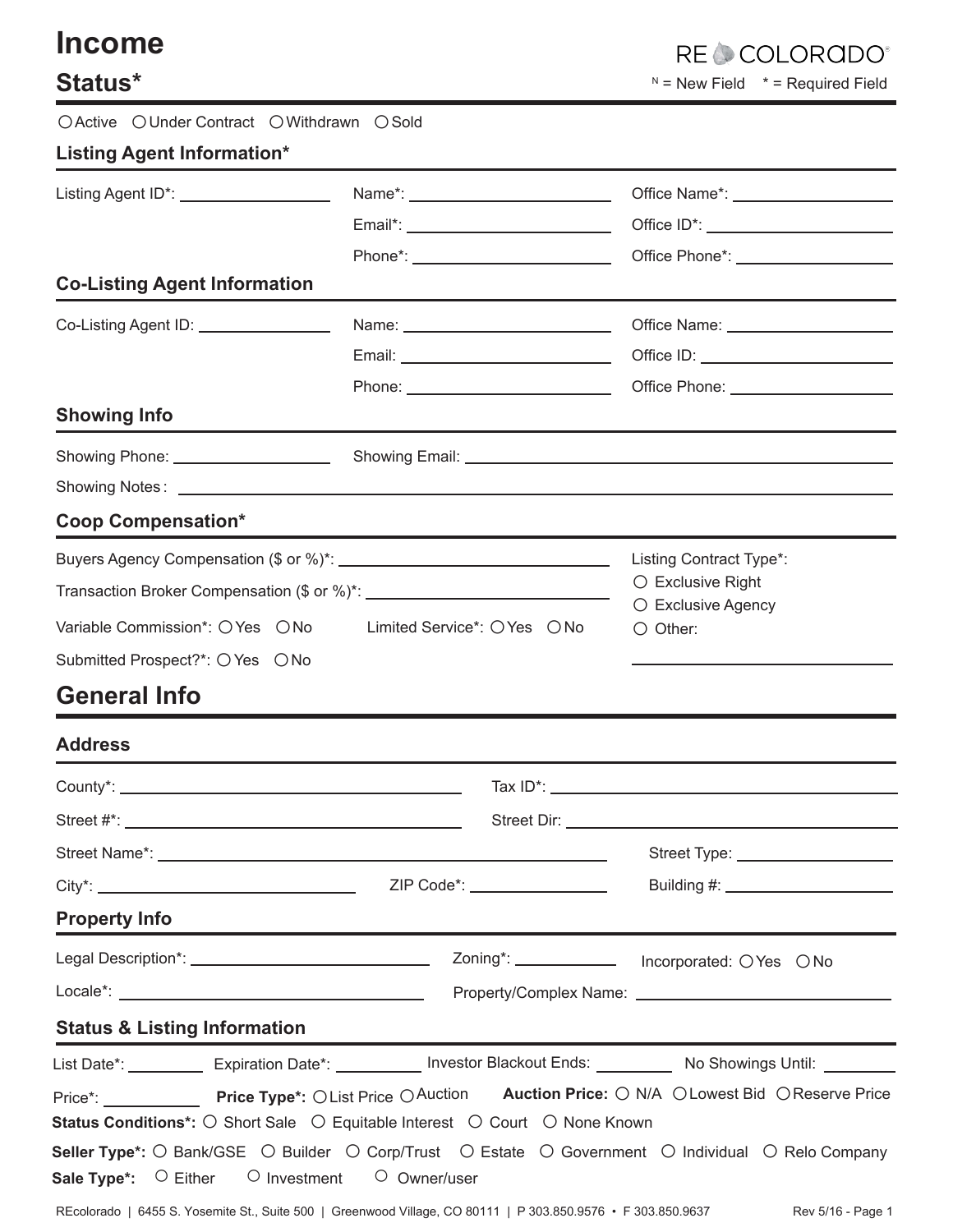### **Loan & Tax Information**

| axe: |  |  |
|------|--|--|
|      |  |  |

Tax Year\*:

□Senior Tax Exemption

#### **Financial Terms\*: (6)** Ƞ Cash Ƞ Conventional Ƞ Exchange  $\square$  FHA Jumbo □

□ Lease Purchase) □ Private Financing □ Qualified Assumption Ƞ VA

□ Other

□ Owner Will Carry

### **Other Financial Terms:**

**Property Information (4)**

Ƞ 1031 Exchange Ƞ Agent Owner □ Buyers Warranty

| <b>Financials</b>      |                     |
|------------------------|---------------------|
| $\Box$ Agent Owner     | □ Handicap Features |
| $\Box$ Buyers Warranty | $\Box$ HUD Owned    |

Ƞ Fix-Up

□ Income Potential □ Quick Possession □ Quick Move-In

Ƞ Rent-to-Own □ Tenant Occupied

| <b>Annual Property</b>                 |                          | <b>Summary Income:</b>                              |                                                                                              |
|----------------------------------------|--------------------------|-----------------------------------------------------|----------------------------------------------------------------------------------------------|
| <b>Operating Revenue:</b>              |                          |                                                     |                                                                                              |
| <b>Potential Rental Income</b>         | Annual \$:_____________  |                                                     | Actual Annual Expense*: \$ _______________________                                           |
| Less: Vacancy & Credit Losses          | Annual \$: ____________  | Actual Annual Net Income: \$ Calculated             |                                                                                              |
| <b>Effective Rental Income</b>         | Annual \$: ____________  |                                                     |                                                                                              |
| Plus: Other Income/Collectable         | Annual \$:_____________  |                                                     | Projected Annual Income*: \$ ______________________                                          |
| <b>Gross Operating Income</b>          | Annual \$: ____________  |                                                     |                                                                                              |
| <b>Operating Expenses:</b>             |                          | Projected Annual Net Income: \$ Calculated          |                                                                                              |
| <b>Real Estate Taxes</b>               | Annual \$:_____________  |                                                     |                                                                                              |
| Personal Property Tax                  | Annual \$: ____________  |                                                     |                                                                                              |
| Property Insurance                     | Annual \$: ____________  |                                                     |                                                                                              |
| Off Site Management                    | Annual \$: ____________  |                                                     |                                                                                              |
| Payroll                                | Annual \$: ____________  |                                                     |                                                                                              |
| Expenses/Benefit                       | Annual \$:______________ |                                                     |                                                                                              |
| Taxes/Workers Compensation             | Annual \$:___________    | <b>Utilities:</b>                                   |                                                                                              |
| Repairs & Maintenance                  | Annual \$:_____________  | <b>Owner Paid Utilities:</b>                        | <b>Utility Metering:</b>                                                                     |
| <b>HOA Fees</b>                        | Annual \$:_____________  | $\Box$ Electricity<br>$\Box$ Gas                    | □ Common Electric Meter<br>□ Separate Electric Meter                                         |
| Accounting/Legal                       | Annual \$: ____________  | $\Box$ HOA Fees<br>$\Box$ Internet                  | □ Common Gas Meter<br>$\Box$ Separate Gas Meter                                              |
| <b>Advertising/Permits</b>             | Annual \$: ____________  | □ Lawn Service<br>$\Box$ Phone                      | □ Common Water Meter<br>□ Shared Water Meter                                                 |
| <b>Other Services</b>                  | Annual \$: ____________  | $\Box$ Trash<br>$\Box$ TV                           | □ Shared Boiler                                                                              |
| <b>Other Utilities:</b><br>Electricity | Annual \$:____________   | $\Box$ Water<br>$\Box$ Other<br>$\Box$ None         | Utility Billing to Tenants:<br>$\Box$ Direct Billing from Utility<br>$\Box$ Included in Rent |
| Gas                                    | Annual \$: ____________  |                                                     | □ Separate Bill from Owner                                                                   |
| Water                                  | Annual \$: ____________  | <b>Tenant Paid Utilities:</b><br>$\Box$ Electricity | Other Utilites: National Assembly                                                            |
| TV I                                   |                          | $\Box$ Gas<br>□ HOA Fees                            |                                                                                              |
| Internet                               | Annual \$: ____________  | $\Box$ Internet<br>□ Lawn Service                   |                                                                                              |
| Phone                                  | Annual \$: ____________  | $\Box$ Phone                                        |                                                                                              |
| $\Box$ Other (please specify)          |                          | $\Box$ Trash<br>$\Box$ TV                           |                                                                                              |
| Enter other UtilityTypes:              |                          | $\Box$ Water<br>$\Box$ Other<br>$\Box$ None         |                                                                                              |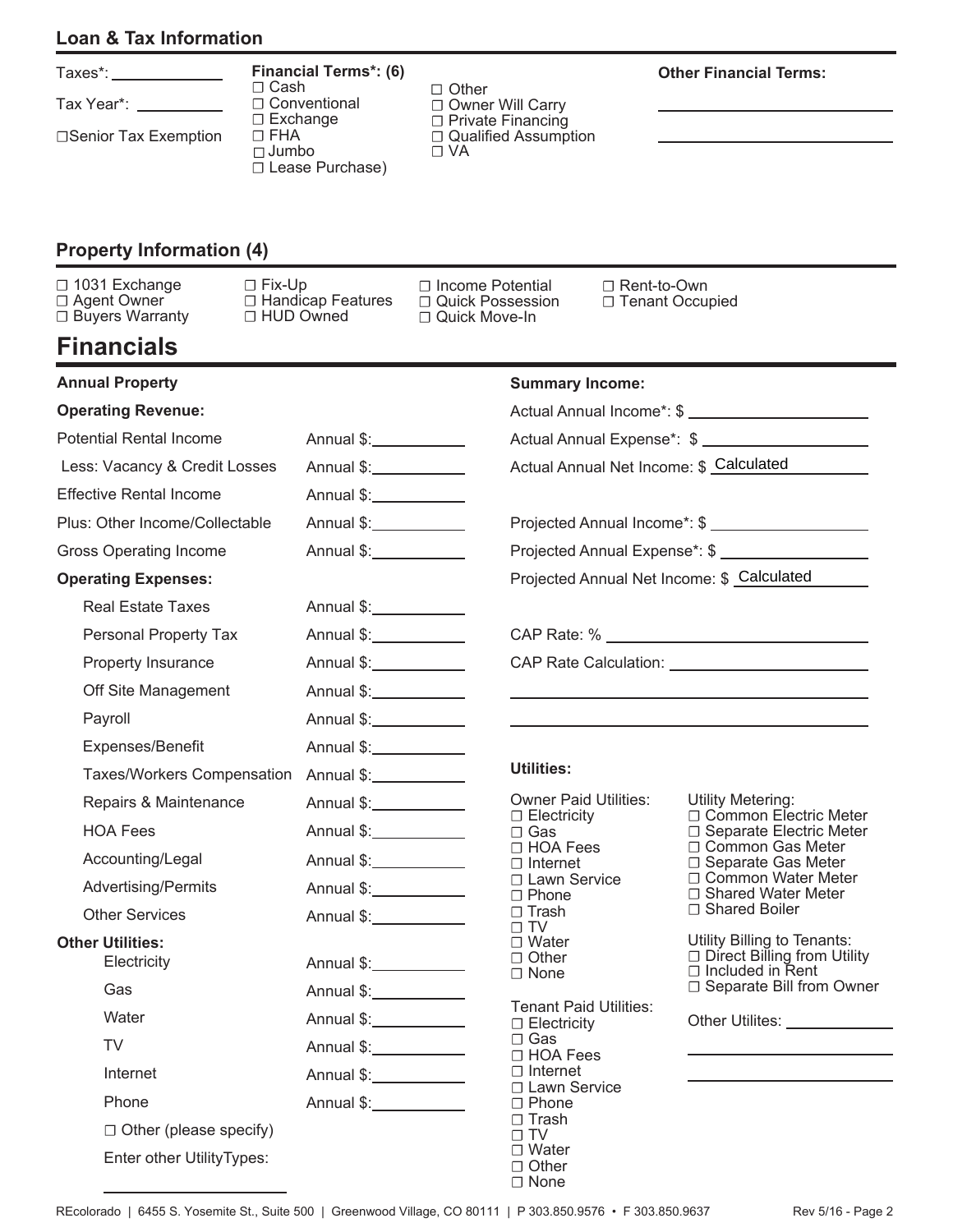# **Site**

|                                                                                                                                                                                                                                                                   |                                                                                                                                                                         |                                                                                                                                                                                                                                           |                                                                                                                               | Depth: __________________                                                                                                                                               |
|-------------------------------------------------------------------------------------------------------------------------------------------------------------------------------------------------------------------------------------------------------------------|-------------------------------------------------------------------------------------------------------------------------------------------------------------------------|-------------------------------------------------------------------------------------------------------------------------------------------------------------------------------------------------------------------------------------------|-------------------------------------------------------------------------------------------------------------------------------|-------------------------------------------------------------------------------------------------------------------------------------------------------------------------|
| Site Description: (6)<br>□ Adjacent to Greenbelt<br>$\Box$ Adjacent to Open Space<br>$\Box$ Adjacent to Park<br>$\Box$ Corner Lot<br>$\Box$ Cul-de-Sac<br>□ Gated Community<br>□ Golf Community<br>□ Near Public Transit<br>□ On Golf Course<br>$\Box$ Waterfront | Views:<br>$\Box$ City View<br>□ Golf Course View<br>□ Mountain View<br>$\Box$ River/Lake View<br><b>Site Type:</b><br>$\Box$ Agricultural<br>□ Live/Work<br>(Mixed Use) | <b>Primary Road: (1)</b><br>$\Box$ Alley<br>□ Dirt Road<br>$\Box$ Easement<br>□ Gravel Road<br>$\Box$ Lease<br>□ Paved Road<br><b>Water/Mineral Rights:</b><br>□ Irrigation Well Included<br>$\Box$ Mineral Rights<br>$\Box$ Water Rights | <b>Type &amp; Distance to Public Transit:</b><br><b>Public Transit Distance Type:</b><br>OBlocks<br>$\bigcirc$ Feet<br>OMiles | OMinutes<br>$\bigcirc$ Steps                                                                                                                                            |
| <b>Exterior Features (12)</b>                                                                                                                                                                                                                                     |                                                                                                                                                                         |                                                                                                                                                                                                                                           |                                                                                                                               |                                                                                                                                                                         |
| $\Box$ Balcony<br>□ Covered Deck<br>□ Covered Patio<br>$\Box$ Deck<br>$\Box$ Dog Run<br>□ Elevator Access<br>$\Box$ Fence<br>$\Box$ Front Porch<br>$\Box$ Garden Area                                                                                             | □ Gas Grill<br>□ Gas Valve<br>□ Hot Tub/Spa<br>$\Box$ Patio<br>□ Playground Area<br>□ Pool, Private<br>□ Pond/Lake<br>□ Professional Landscaping<br>□ Satellite Dish    | $\Box$ Solar<br>□ Sprinkler System<br>□ Tennis Court, Private<br>□ Utility Shed<br>□ Water Feature<br>□ Wraparound Porch<br>$\Box$ Yard                                                                                                   |                                                                                                                               | <b>Per Unit Features:</b><br>□ Assigned Parking Per Unit<br>□ Assigned Visitor Parking<br>□ Garage Per Unit<br>$\Box$ Individual Basement<br>□ Storage Lockers Per Unit |
| Features (12)                                                                                                                                                                                                                                                     |                                                                                                                                                                         |                                                                                                                                                                                                                                           |                                                                                                                               |                                                                                                                                                                         |
| $\Box$ Commercial Improvements<br>$\Box$ Condo Docs<br>$\Box$ Day Care<br>$\Box$ Elevator - Freight<br>□ Elevator - Passenger                                                                                                                                     | □ Environmental Audit Available<br>$\Box$ Fire Alarm<br>$\Box$ Fire Sprinkler<br>□ Individual Basement<br>□ Personal Property Tax                                       | □ Pool - Inside<br>$\Box$ Restaurant                                                                                                                                                                                                      | $\Box$ Pool - Outside<br>□ Professionally Managed<br>$\Box$ Residential Management                                            | □ Storage Lockers<br>□ Vending Machines                                                                                                                                 |
| <b>Parking</b>                                                                                                                                                                                                                                                    |                                                                                                                                                                         |                                                                                                                                                                                                                                           |                                                                                                                               |                                                                                                                                                                         |
| <b>Parking Features: (7)</b><br>$\Box$ 220 Volts<br>$\Box$ Dry Walled<br>□ Exterior Access Door                                                                                                                                                                   | $\Box$ Finished<br>□ Floor Coating<br>$\Box$ Heated                                                                                                                     | □ Indoor RV Storage<br>$\Box$ Insulated<br>$\Box$ Lift                                                                                                                                                                                    | $\Box$ Natural Light<br>$\Box$ Oversized Deep<br>□ Oversized Door                                                             | □ Oversized Wide<br>$\Box$ Pit<br>$\Box$ Tandem                                                                                                                         |
| Available Amps: _________                                                                                                                                                                                                                                         |                                                                                                                                                                         |                                                                                                                                                                                                                                           |                                                                                                                               |                                                                                                                                                                         |
| <b>Parking &amp; Vehicle Storage</b>                                                                                                                                                                                                                              |                                                                                                                                                                         |                                                                                                                                                                                                                                           |                                                                                                                               |                                                                                                                                                                         |
| Available Parking Types: Garage (Attached), Garage (Detached), Carport (Attached), Carport (Detached), Off-Street, Reserved, RV, None                                                                                                                             |                                                                                                                                                                         |                                                                                                                                                                                                                                           |                                                                                                                               |                                                                                                                                                                         |
| <b>Parking Type*:</b>                                                                                                                                                                                                                                             | # of Spaces*:                                                                                                                                                           | Length: Width:<br><b>Features:</b>                                                                                                                                                                                                        |                                                                                                                               |                                                                                                                                                                         |
| <b>Building</b>                                                                                                                                                                                                                                                   |                                                                                                                                                                         |                                                                                                                                                                                                                                           |                                                                                                                               |                                                                                                                                                                         |
| Style:<br>$\bigcirc$ Ranch - 1 Story<br>$\bigcirc$ Multi-Story<br>○ Multi-Level                                                                                                                                                                                   | <b>Architecture:</b><br>$\bigcirc$ A-Frame<br>$\bigcirc$ Loft<br>$\circ$ Bungalow<br>$\circ$ Cabin<br>$\circ$ Chalet<br>$\circ$ Contemporary<br>$\bigcirc$ Other        | O Denver Square<br>○ Mid-Century Modern<br>$\bigcirc$ Tudor<br>O Mountain Contemporary                                                                                                                                                    | ○ Spanish/Southwest<br>$\bigcirc$ Traditional<br>O Urban Contemporary<br>$\bigcirc$ Victorian                                 | Year Built*: _________<br><b>Style</b><br><b>Characteristics:</b><br>$\circ$ Side-by-side<br>$\bigcirc$ Up/down                                                         |
| <b>Building Type: (2)</b><br>$\Box$ Duplex (all units)<br>$\Box$ Triplex (all units)<br>□ Quadplex (all units)                                                                                                                                                    | $\Box$ Low Rise (all units)<br>$\Box$ High Rise (all units)<br>$\Box$ Other                                                                                             | <b>Unit Access &amp; Locations:</b><br>$\Box$ Corridor Access<br>$\Box$ Courtyard<br>□ Exterior Access                                                                                                                                    |                                                                                                                               |                                                                                                                                                                         |

Ƞ Garden Level

Ƞ 5+ Plex (all units)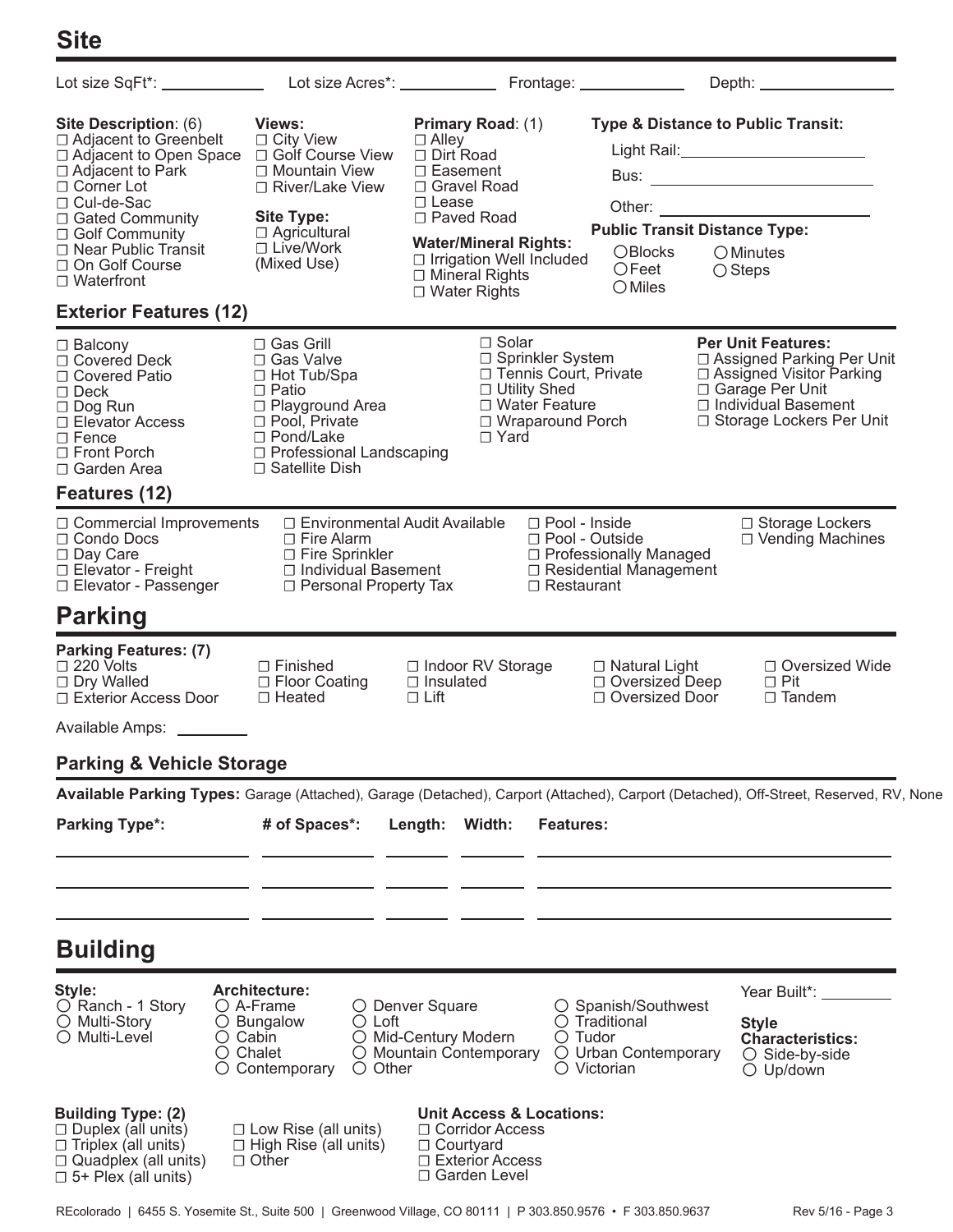## **Construction & Exterior\***

| Construction*: (2)<br>$\Box$ Block<br>$\Box$ Brick<br>$\Box$ Concrete<br>$\Box$ Earth Berm<br>$\Box$ Frame<br>$\Box$ Log<br>$\Box$ Manufactured<br>$\Box$ Modular<br>$\Box$ Straw Bale<br>$\Box$ Other | <b>Exterior Materials*: (2)</b><br>$\Box$ Adobe<br>$\Box$ Asbestos<br>$\Box$ Brick<br>$\Box$ Cedar Siding<br>$\Box$ Cement Board<br>$\Box$ Log<br>$\Box$ Metal Siding<br>$\Box$ Rock<br>$\Box$ Stucco<br>$\Box$ Vinyl Siding<br>□ Wood Siding<br>$\Box$ Other |                                                 | <b>Roofing Materials*: (2)</b><br>□ Built-Up/Tar Gravel<br>□ Cement Shake<br>$\Box$ Composition<br>□ Concrete Tile<br>$\Box$ Metal<br>□ Rolled Roofin<br>$\Box$ Simulated Shake | $\Box$ Slate<br>□ Wood<br>$\Box$ Other<br>□ Unknown | $\Box$ Solar Shingles<br>□ Spanish Tile<br>□ Stone-Coated Steel                                       |                                                                                                                                                                                                                                      |
|--------------------------------------------------------------------------------------------------------------------------------------------------------------------------------------------------------|---------------------------------------------------------------------------------------------------------------------------------------------------------------------------------------------------------------------------------------------------------------|-------------------------------------------------|---------------------------------------------------------------------------------------------------------------------------------------------------------------------------------|-----------------------------------------------------|-------------------------------------------------------------------------------------------------------|--------------------------------------------------------------------------------------------------------------------------------------------------------------------------------------------------------------------------------------|
| <b>Green Features &amp; Certification</b>                                                                                                                                                              |                                                                                                                                                                                                                                                               |                                                 |                                                                                                                                                                                 |                                                     |                                                                                                       |                                                                                                                                                                                                                                      |
| <b>Year Certified</b>                                                                                                                                                                                  |                                                                                                                                                                                                                                                               |                                                 | Home                                                                                                                                                                            |                                                     | Year Installed:                                                                                       |                                                                                                                                                                                                                                      |
| HERS Rating: ____________HERS Rating Score: ___________Energy Score <sup>N</sup> : __________                                                                                                          |                                                                                                                                                                                                                                                               |                                                 |                                                                                                                                                                                 |                                                     |                                                                                                       | Solar PV: ___________________                                                                                                                                                                                                        |
|                                                                                                                                                                                                        |                                                                                                                                                                                                                                                               |                                                 |                                                                                                                                                                                 |                                                     |                                                                                                       | Kilowatts: ________________                                                                                                                                                                                                          |
| LEED for Homes: ___________________ OCertified OSilver OGold OPlatinum                                                                                                                                 |                                                                                                                                                                                                                                                               |                                                 |                                                                                                                                                                                 |                                                     |                                                                                                       | Solar Thermal: <b>Contract Contract Contract Contract Contract Contract Contract Contract Contract Contract Contract Contract Contract Contract Contract Contract Contract Contract Contract Contract Contract Contract Contract</b> |
| NAHB/ICC-700: ________________ OBronze OSilver OGold OEmerald                                                                                                                                          |                                                                                                                                                                                                                                                               |                                                 |                                                                                                                                                                                 |                                                     |                                                                                                       | Solar Thermal Type: ______                                                                                                                                                                                                           |
|                                                                                                                                                                                                        |                                                                                                                                                                                                                                                               |                                                 |                                                                                                                                                                                 |                                                     | Addendum Uploaded                                                                                     | □ Energy/Green Features                                                                                                                                                                                                              |
| <b>Interior Info</b>                                                                                                                                                                                   |                                                                                                                                                                                                                                                               |                                                 |                                                                                                                                                                                 |                                                     |                                                                                                       |                                                                                                                                                                                                                                      |
| <b>Square Feet &amp; Basement</b>                                                                                                                                                                      |                                                                                                                                                                                                                                                               |                                                 |                                                                                                                                                                                 |                                                     |                                                                                                       |                                                                                                                                                                                                                                      |
| SqFt Above*: _______________                                                                                                                                                                           | <b>Measurement Source:</b>                                                                                                                                                                                                                                    |                                                 | <b>Basement Size*:</b><br>$\circ$ Full                                                                                                                                          | <b>Basement Type:</b>                               | $\bigcirc$ Apartment                                                                                  | Subfloor: (2)<br>□ Crawl Space                                                                                                                                                                                                       |
| SqFt Basement: ___________                                                                                                                                                                             | O Appraiser Measured<br>$\bigcirc$ Builder                                                                                                                                                                                                                    |                                                 | $\bigcirc$ Partial<br>$\bigcirc$ None                                                                                                                                           | $\bigcirc$ Cellar<br>○ Garden Level                 |                                                                                                       | $\Box$ Slab<br>$\Box$ Structural                                                                                                                                                                                                     |
| SqFt Total*: ________________                                                                                                                                                                          | $\circ$ County Records<br>O Floor Plans<br>O Listor Measured                                                                                                                                                                                                  |                                                 |                                                                                                                                                                                 |                                                     | ○ Walk-Out                                                                                            |                                                                                                                                                                                                                                      |
| SqFt Finished*: ____________                                                                                                                                                                           |                                                                                                                                                                                                                                                               |                                                 | Basement Finished:<br>OYes ONo                                                                                                                                                  |                                                     | Basement % Finished:                                                                                  |                                                                                                                                                                                                                                      |
| <b>HVAC</b>                                                                                                                                                                                            |                                                                                                                                                                                                                                                               |                                                 |                                                                                                                                                                                 |                                                     |                                                                                                       |                                                                                                                                                                                                                                      |
| Fuel Type*: (2)<br>$\Box$ Electric<br>$\Box$ Gas<br>$\Box$ Heat Pump/Thermal<br>□ Hot Water<br>$\Box$ Oil<br>$\Box$ Pellet<br>$\Box$ Propane<br>□ Solar<br>$\Box$ Wood<br><b>Fireplaces</b>            | Heating Type*: (2)<br>□ Baseboard<br>$\Box$ Forced Air<br>$\Box$ Gravity<br>$\Box$ Hot Water<br>$\Box$ Radiant<br>□ Solar Active<br>□ Solar Passive<br>$\Box$ Space Heater<br>$\Box$ Steam<br>$\Box$ Stove<br>□ Wall Heater                                   | $\Box$ Attic Fan<br>$\Box$ None<br>$\Box$ Other | Cooling*: (3)<br>□ Air Conditioning - Central<br>□ Air Conditioning - Individual<br>□ Air Conditioning - Room<br>$\Box$ Ceiling Fan<br>□ Evaporative Cooler (Swamp)             |                                                     | Other HVAC: (3)<br>□ Electronic Air Filter<br>$\Box$ Humidifier                                       | $\Box$ Solar Water Heater<br>$\Box$ Other (please specify)                                                                                                                                                                           |
| <b>Fireplace Types:</b><br>$\Box$ Insert<br>$\Box$ Electric<br>$\Box$ Pellet<br>$\Box$ Free-standing<br>□ Gas/Gas Logs<br>Interior Features (15)                                                       | $\Box$ Recirculator<br>$\Box$ Wood                                                                                                                                                                                                                            |                                                 |                                                                                                                                                                                 |                                                     |                                                                                                       |                                                                                                                                                                                                                                      |
| □ Cable Available                                                                                                                                                                                      |                                                                                                                                                                                                                                                               |                                                 |                                                                                                                                                                                 |                                                     |                                                                                                       |                                                                                                                                                                                                                                      |
| $\Box$ Double Pane Windows<br>□ Eating Space/Kitchen<br>$\Box$ Exercise Room<br>$\Box$ Five Piece Bath<br>□ Game Room<br>$\Box$ Handicap Accessible                                                    | $\Box$ Internet Access (Wired)<br>$\Box$ Jack & Jill Bath<br>$\Box$ Jet Action Tub<br>$\Box$ Master Bath<br>□ Master Suite<br>$\Box$ Pet Free<br>□ Remodeled                                                                                                  |                                                 | $\Box$ Security Entrance<br>$\Box$ Security System<br>$\Box$ Skylights<br>$\Box$ Smoke Free<br>$\Box$ Storm Windows<br>$\Box$ Triple Pane Windows                               |                                                     | $\Box$ Updated<br>□ Vaulted Ceiling<br>$\Box$ Walk-in Closets<br>$\Box$ Wet Bar<br>□ Window Coverings | □ Work Shop (Interior)                                                                                                                                                                                                               |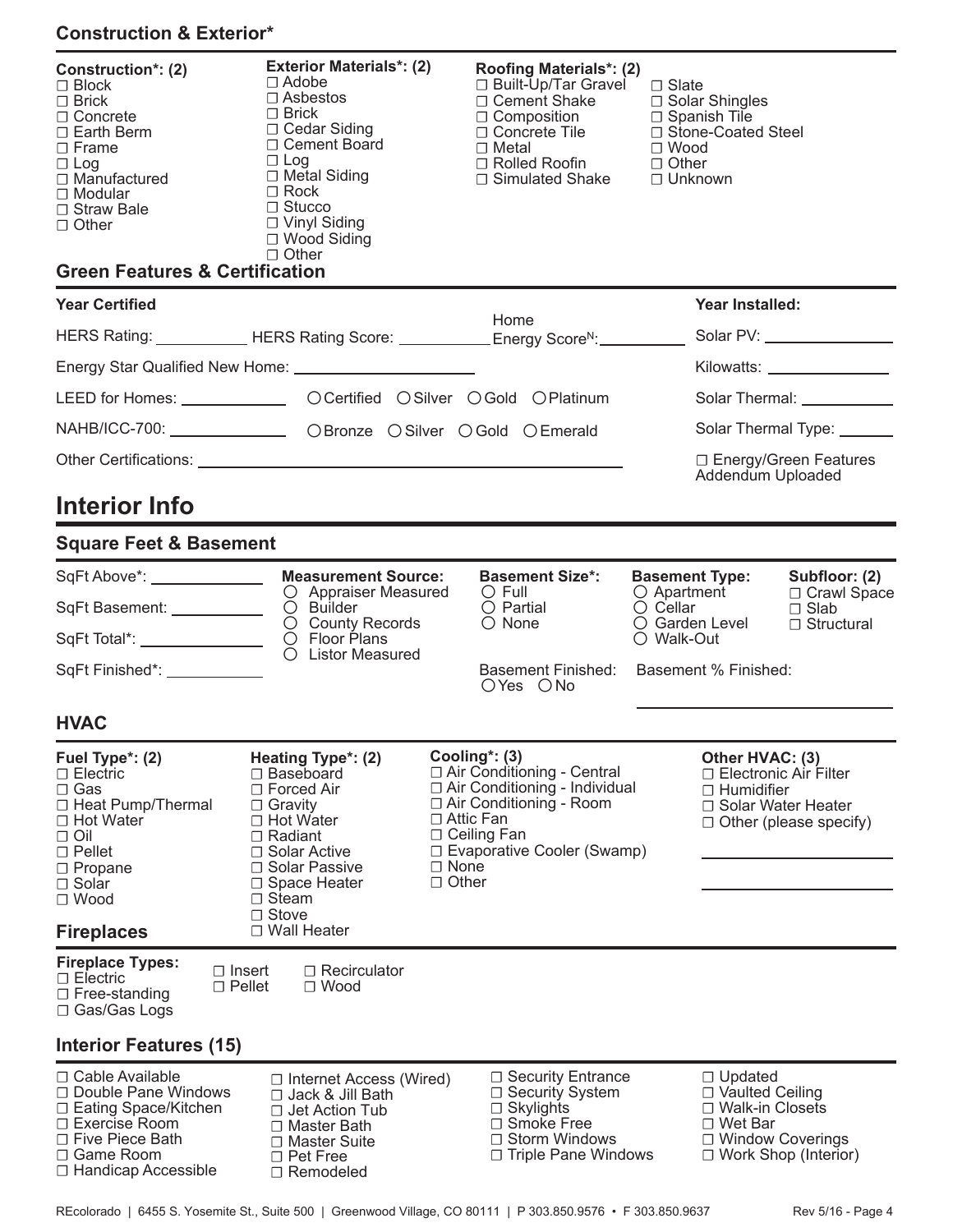| $\Box$ Compactor<br>$\Box$ Cook Top<br>$\Box$ Dishwasher<br>$\Box$ Disposal<br>□ Double Oven<br>□ Dryer<br>□ Freezer | $\Box$ Smoke Alarm<br>□ Sump Pump<br>□ Washer                                                                                                                                                                                                                                                                                                                                                                            | □ Microwave Oven<br>Laundry:<br>□ Refrigerator (Kitchen)<br>□ Coin Operated<br>□ Self-Cleaning Oven<br>□ Shared Laundry in Building<br>□ W/D Hookups in Unit<br>□ Stove/Range/Oven<br>$\Box$ W/D Included<br>$\Box$ None |  |                         | <b>Laundry Location:</b><br>$\bigcirc$ Basement<br>O Every Floor<br>O External Facility<br>$\bigcirc$ Ground |                            |  |                                        |                                                                                                                                                                                                                                      |  |
|----------------------------------------------------------------------------------------------------------------------|--------------------------------------------------------------------------------------------------------------------------------------------------------------------------------------------------------------------------------------------------------------------------------------------------------------------------------------------------------------------------------------------------------------------------|--------------------------------------------------------------------------------------------------------------------------------------------------------------------------------------------------------------------------|--|-------------------------|--------------------------------------------------------------------------------------------------------------|----------------------------|--|----------------------------------------|--------------------------------------------------------------------------------------------------------------------------------------------------------------------------------------------------------------------------------------|--|
| Flooring (4)                                                                                                         |                                                                                                                                                                                                                                                                                                                                                                                                                          |                                                                                                                                                                                                                          |  |                         |                                                                                                              |                            |  |                                        |                                                                                                                                                                                                                                      |  |
| $\Box$ Carpet<br>$\Box$ Concrete                                                                                     | $\Box$ Laminate<br>$\Box$ Parquet                                                                                                                                                                                                                                                                                                                                                                                        |                                                                                                                                                                                                                          |  | □ Stone<br>□ Tile Floor |                                                                                                              |                            |  | □ Vinyl/Linoleum<br>$\Box$ Wood Floors |                                                                                                                                                                                                                                      |  |
| <b>Unit Info</b>                                                                                                     |                                                                                                                                                                                                                                                                                                                                                                                                                          |                                                                                                                                                                                                                          |  |                         |                                                                                                              |                            |  |                                        |                                                                                                                                                                                                                                      |  |
|                                                                                                                      | # of Total Units: __________________                                                                                                                                                                                                                                                                                                                                                                                     |                                                                                                                                                                                                                          |  |                         | # of Total Bedrooms: ________________                                                                        |                            |  |                                        |                                                                                                                                                                                                                                      |  |
|                                                                                                                      |                                                                                                                                                                                                                                                                                                                                                                                                                          |                                                                                                                                                                                                                          |  |                         | # of Furnished Units: ________________                                                                       |                            |  |                                        | # of Storage Units: _________________                                                                                                                                                                                                |  |
|                                                                                                                      | Unit Types (Entered per unit type): 1 Bedroom, 2 Bedroom, 3 Bedroom, 4+ Bedroom, Studio                                                                                                                                                                                                                                                                                                                                  |                                                                                                                                                                                                                          |  |                         |                                                                                                              |                            |  |                                        |                                                                                                                                                                                                                                      |  |
|                                                                                                                      | Baths: Fireplaces: Dishwashers: Stoves: Fridges: AC: Washers: Dryers: Hookups: Storage: Spots: SqFt: Rent:                                                                                                                                                                                                                                                                                                               |                                                                                                                                                                                                                          |  |                         |                                                                                                              |                            |  |                                        |                                                                                                                                                                                                                                      |  |
|                                                                                                                      |                                                                                                                                                                                                                                                                                                                                                                                                                          |                                                                                                                                                                                                                          |  |                         |                                                                                                              |                            |  |                                        |                                                                                                                                                                                                                                      |  |
|                                                                                                                      |                                                                                                                                                                                                                                                                                                                                                                                                                          |                                                                                                                                                                                                                          |  |                         |                                                                                                              |                            |  |                                        |                                                                                                                                                                                                                                      |  |
|                                                                                                                      |                                                                                                                                                                                                                                                                                                                                                                                                                          |                                                                                                                                                                                                                          |  |                         |                                                                                                              |                            |  |                                        |                                                                                                                                                                                                                                      |  |
|                                                                                                                      |                                                                                                                                                                                                                                                                                                                                                                                                                          |                                                                                                                                                                                                                          |  |                         |                                                                                                              |                            |  |                                        |                                                                                                                                                                                                                                      |  |
|                                                                                                                      |                                                                                                                                                                                                                                                                                                                                                                                                                          |                                                                                                                                                                                                                          |  |                         |                                                                                                              |                            |  |                                        |                                                                                                                                                                                                                                      |  |
| <b>Community Info</b>                                                                                                |                                                                                                                                                                                                                                                                                                                                                                                                                          |                                                                                                                                                                                                                          |  |                         |                                                                                                              |                            |  |                                        |                                                                                                                                                                                                                                      |  |
| <b>School Information*</b>                                                                                           |                                                                                                                                                                                                                                                                                                                                                                                                                          |                                                                                                                                                                                                                          |  |                         |                                                                                                              |                            |  |                                        |                                                                                                                                                                                                                                      |  |
|                                                                                                                      |                                                                                                                                                                                                                                                                                                                                                                                                                          |                                                                                                                                                                                                                          |  |                         |                                                                                                              |                            |  |                                        | Middle: <u>Alexander and the second contract of the second contract of the second contract of the second contract of the second contract of the second contract of the second contract of the second contract of the second cont</u> |  |
|                                                                                                                      |                                                                                                                                                                                                                                                                                                                                                                                                                          |                                                                                                                                                                                                                          |  |                         |                                                                                                              |                            |  |                                        |                                                                                                                                                                                                                                      |  |
|                                                                                                                      | <b>HOA/Management Company Information</b>                                                                                                                                                                                                                                                                                                                                                                                |                                                                                                                                                                                                                          |  |                         |                                                                                                              |                            |  |                                        |                                                                                                                                                                                                                                      |  |
|                                                                                                                      | HOAs or Management Companies*: OYes  ONo Multiple HOAs or Management Companies?: OYes  ONo<br>HOA Type: Professionally Managed, Self Managed, Voluntary<br>Fee Quoted*: Monthly, Quarterly, Semi Annually, Annual, Included in Property Tax, None<br>HOA Transfer Based On <sup>N</sup> : 0% of Sale Price 0% of Sellers Proceeds O Flat Fee 0 Other, See Remarks<br>Master HOA/Management Company: 2 <sup>nd</sup> HOA: |                                                                                                                                                                                                                          |  |                         |                                                                                                              |                            |  | 3rd HOA:                               | HOA Transfer Amoun (\$ or %) <sup>N</sup> : ___________                                                                                                                                                                              |  |
|                                                                                                                      |                                                                                                                                                                                                                                                                                                                                                                                                                          |                                                                                                                                                                                                                          |  |                         |                                                                                                              |                            |  |                                        |                                                                                                                                                                                                                                      |  |
|                                                                                                                      |                                                                                                                                                                                                                                                                                                                                                                                                                          |                                                                                                                                                                                                                          |  |                         |                                                                                                              |                            |  |                                        |                                                                                                                                                                                                                                      |  |
|                                                                                                                      |                                                                                                                                                                                                                                                                                                                                                                                                                          |                                                                                                                                                                                                                          |  |                         |                                                                                                              |                            |  |                                        |                                                                                                                                                                                                                                      |  |
|                                                                                                                      |                                                                                                                                                                                                                                                                                                                                                                                                                          |                                                                                                                                                                                                                          |  |                         |                                                                                                              |                            |  |                                        |                                                                                                                                                                                                                                      |  |
|                                                                                                                      |                                                                                                                                                                                                                                                                                                                                                                                                                          |                                                                                                                                                                                                                          |  |                         |                                                                                                              |                            |  |                                        |                                                                                                                                                                                                                                      |  |
| <b>HOA Includes (10)</b>                                                                                             |                                                                                                                                                                                                                                                                                                                                                                                                                          |                                                                                                                                                                                                                          |  |                         |                                                                                                              |                            |  |                                        |                                                                                                                                                                                                                                      |  |
| $\Box$ Cable TV<br>$\Box$ Clubhouse<br>□ Community Pool                                                              | $\Box$ Exterior Maintenance with Roof<br>$\Box$ Exterior Maintenance without Roof<br>$\Box$ Fitness Facility                                                                                                                                                                                                                                                                                                             |                                                                                                                                                                                                                          |  |                         |                                                                                                              | □ Heat<br>$\Box$ Insurance |  |                                        | □ Snow Removal<br>$\Box$ Tennis Courts                                                                                                                                                                                               |  |